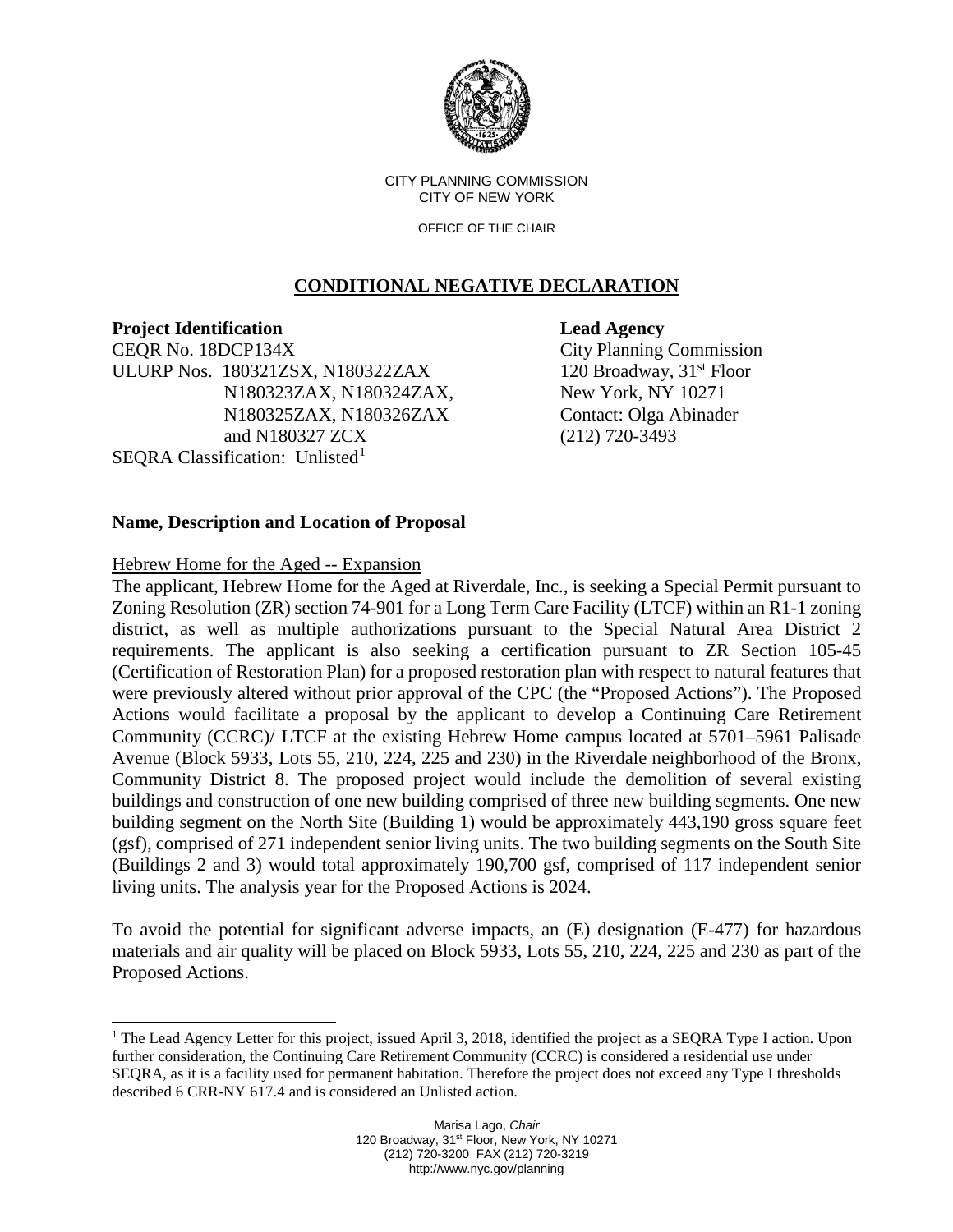**Hebrew Home for the Aged -- Expansion** CEQR No. 18DCP134X *Conditional Negative Declaration*

The (E) designation text related to hazardous materials is as follows:

**Block 5933, Lots 55, 210, 224, 225 and 203 Task 1-Sampling Protocol**

**The applicant submits to OER, for review and approval, a Phase I of the site along with a soil, groundwater and soil vapor testing protocol, including a description of methods and a site map with all sampling locations clearly and precisely represented. If site sampling is necessary, no sampling should begin until written approval of a protocol is received from OER. The number and location of samples should be selected to adequately characterize the site, specific sources of suspected contamination (i.e., petroleum based contamination and non-petroleum based contamination), and the remainder of the site's condition. The characterization should be complete enough to determine what remediation strategy (if any) is necessary after review of sampling data. Guidelines and criteria for selecting sampling locations and collecting samples are provided by OER upon request.**

#### **Task 2-Remediation Determination and Protocol**

**A written report with findings and a summary of the data must he submitted to OER after completion of the testing phase and laboratory analysis for review and approval. After receiving such results, a determination is made by OER if the results indicate that remediation is necessary. If OER determines that no remediation is necessary, written notice shall be given by OER.**

**If remediation is indicated from test results, a proposed remediation plan must be submitted to OER for review and approval. The applicant must complete such remediation as determined necessary by OER. The applicant should then provide proper documentation that the work has been satisfactorily completed.**

**A construction-related health and safety plan should be submitted to OER and would be implemented during excavation and construction activities to protect workers and the community from potentially significant adverse impacts associated with contaminated soil, groundwater and/or soil vapor. This plan would be submitted to OER prior to implementation.**

The (E) designation text related to air quality is as follows:

### **Block 5933, Lot 225:**

**Any new residential and/or community facility development for Proposed Building 1 (North Site) on Block 5933, Lot 225 must ensure that the heating, ventilation, and air conditioning stack(s) is located at the highest tier or at least 149 feet above grade to avoid any significant adverse air quality impacts.**

#### **Block 5933, Lot 55:**

**Any new residential and/or community facility development for Proposed Building 2 (South Site) on Block 5933, Lot 55 must exclusively use natural gas as the type of fuel for HVAC systems, and ensure that the heating, ventilation, and air conditioning stack(s) is located at the highest tier or at least 83 feet above grade to avoid any significant adverse air quality impacts.**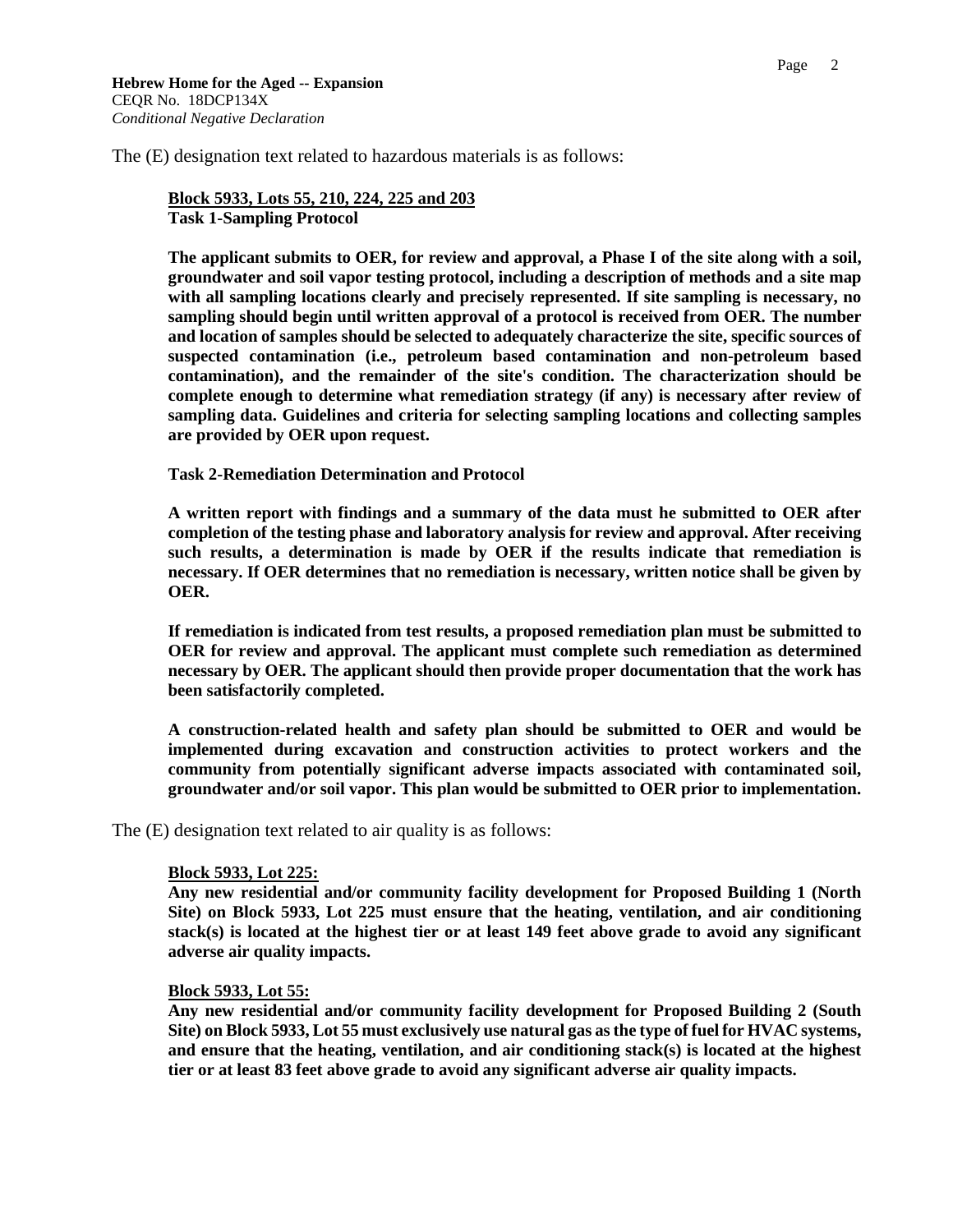**Any new residential and/or community facility development for Proposed Building 3 (South** 

**Site) on Block 5933, Lot 55 must exclusively use natural gas as the type of fuel for HVAC systems, and ensure that the heating, ventilation, and air conditioning stack(s) is located at the highest tier or at least 63 feet above grade to avoid any significant adverse air quality impacts.**

### **Statement of No Significant Effect:**

The Environmental Assessment and Review Division of the Department of City Planning, on behalf of the City Planning Commission, has completed its technical review of the Environmental Assessment Statement, dated April 20, 2018, prepared in connection with the ULURP Application (Nos. 180321ZSX, N180322ZAX, N180323ZAX, N180324ZAX, N180325ZAX, N180326ZAX and N180327 ZCX). The City Planning Commission has determined that the proposed action will have no significant effect on the quality of the environment, once it is modified as follows:

- 1. The applicant will enter into a Restrictive Declaration (RD) to ensure the implementation of project components relating to construction (transportation) which would avoid the potential for any significant adverse impacts. The project components are as follows:
	- The applicant agrees to provide off-site parking and a shuttle service for construction workers to and from the development site for the duration of the construction period, as specified in an RD to be recorded against the property.

## **Supporting Statement:**

The above determination is based on an environmental assessment which finds that:

- 1. The applicant will enter into a Restrictive Declaration to ensure the implementation of project components relating to construction (transportation) which would avoid the potential for any significant adverse impacts related thereto.
- 2. The (E) designation for hazardous materials and air quality would ensure that the proposed action would not result in significant adverse impacts.
- 3. No other significant adverse effects on the environment which would require an Environmental Impact Statement are foreseeable.

It is fully agreed and understood that if the foregoing conditions, modification, and alterations are not fully incorporated into the proposed action, this Conditional Negative Declaration shall become null and void. In such event, the applicant shall be required to prepare a Draft Environmental Impact Statement before proceeding further with said proposal.